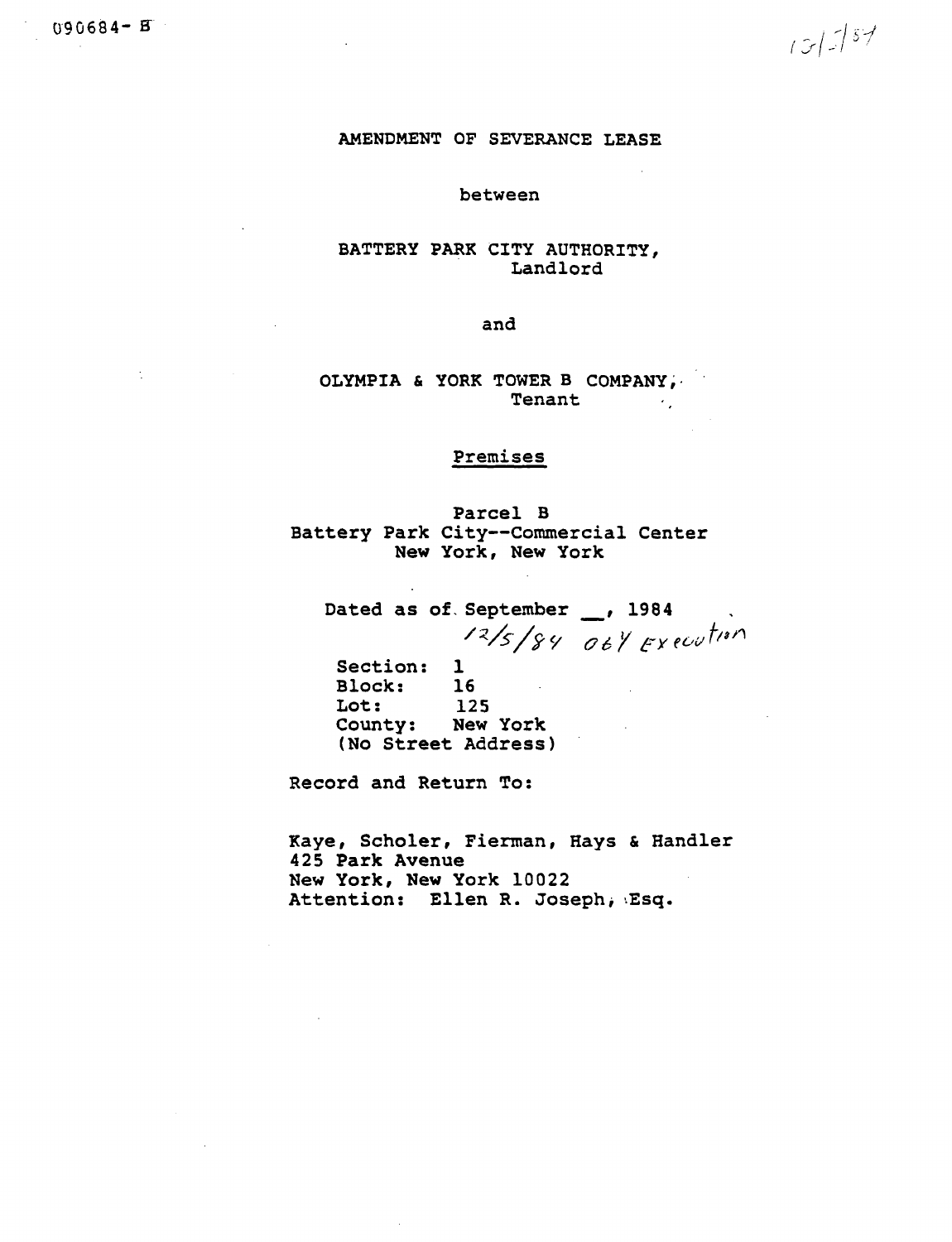AMENDMENT OF SEVERANCE LEASE, made as of the <br>  $\frac{2}{5}$  / 5 / *A*  $\frac{1}{5}$  / *EXECUTIV*<sub>1</sub> **day o**f **Se**p**tember, , b**e**t**we**e**n B**ATTERY PARK C**I**TY AUT**H**OE**I**TY** ("**L**an**dlord**"**),** a p**ublic ben**e**fit cor**p**oration under the l**a**ws .o**f **the State o**f Ne**w Yo**r**k, havi**n**g** an **o**ff**ice** a**t** 4**0** W**est** S**t**r**eet,** N**ew** Y**ork,** N**e**w Y**ork 10006, and OLY**M**PIA & YORK TO**W**ER** B **CO**M**PA**N**Y (**"**Tena**nt"**), a** p**ar**t**ne**r**shi**p **under the law**s **o**f **the State of** N**e**w **Yo**r**k, having an of**f**ice a**t **2**4**5 Park Avenue,** N**ew Yor**k**,** N**ew** Y**o**rk **I0**1**67.**

# **RECITALS**

**A. Land**l**ord and T**en**ant'**s **predecessor in intere**s**t, O**lymp**i**a **& York** B**attery Par**k **Com**p**any ("O&Y"), entered into an Ag**re**ement** o**f Severance Lease (the** "**Severance Lease'**"**) dated as o**f J**une 15, 1983,** w**he**r**e**b**y Landlo**r**d leased t**o **O&Y and O&**Y **hired** f**rom Landlo**r**d, u**p**onthe terms, covenants and condition**s **co**nt**ai**n**ed in the Se**v**erance Lease, (a) all th**o**s**e **certain** pl**ot**s**,** p**iece**s an**d** p**arcels of land k**n**own a**s **Pa**r**cel** B **in the** B**atte**r**y Park City Commercial Center** (**a**ls**o known a**s **the** Wo**rl**d F**i**n**a**n**cial Ce**nt**er) loca**te**d in the City, C**o**unty a**n**d S**t**a**t**e of N**e**w Yo**r**k,** m**o**r**e** p**a**rt**icular**l**y described in Exhibit** "**A**" **annexed he**r**eto a**n**d made a** p**ar**t **hereof, toge**t**her with tho**s**e certain easement**s **d**es**cribed in Exhibit** "**A", and (**b) **all** B**ui**l**di**n**g**s **now or her**eaf**ter erected thereon.**

**B. O&Y a**ss**igned it**s **i**n**tere**s**t a**s t**en**a**nt in, to a**n**d under the Seve**r**a**n**ce Lease** t**o T**e**nant by that certain A**ss**i**g**n**men**t** and Assumpti**o**n of Severance **Le**ase date**d** as **of** O**c**t**o**ber 7, 19**83** between O&Y as assign**o**r and Ten**a**nt **a**s assignee.

2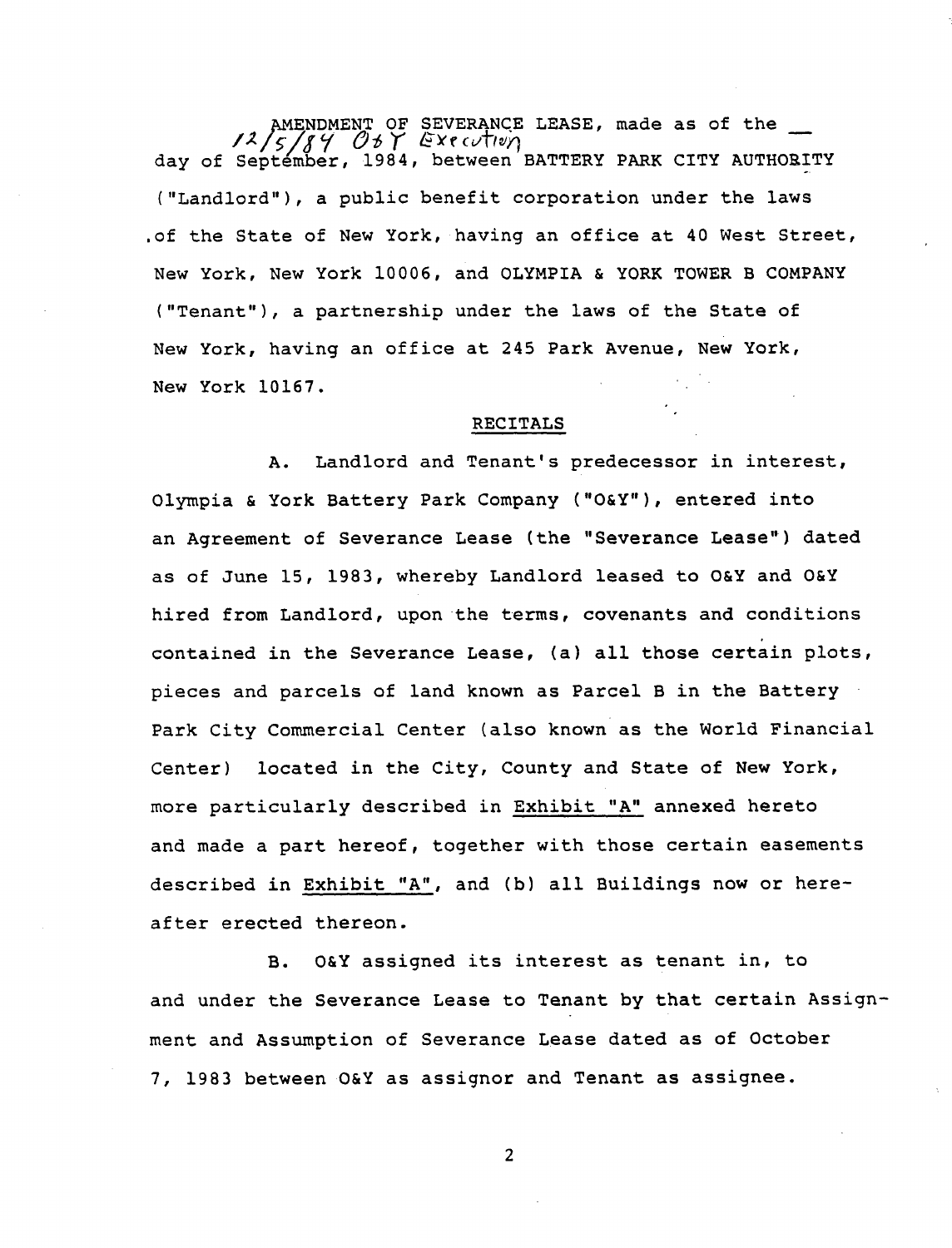C. The Severance Lease was amended by an Agreement, made as of August 24, 1984, among Landlord, Tenant and Merrill Lynch & Co., Inc. (the Severance Lease as amended by such Agreement being referred to hereinafter as the "Lease").

D. Landlord and Tenant now desire to amend the Lease in the respects and upon the terms and conditions set forth in this Agreement.

ACCORDINGLY, it is hereby mutually covenanted and agreed by and between the parties hereto as follows:

I. Section 1.16 of the Lease is hereby amended in its entirety to read and provide as follows:

> 1.16 \_'Buildings Scheduled Completion Date" shall mean December 31, 1987, without consideration of any extension or extensions of that date by reason of Unavoidable Delays (hereinafter defined).

2. Exhibit "H" to the Lease is hereby amended in its entirety to read and provide as follows:

EXHIBIT "H" TO THE LEASE

SECTION 11.06 SCHEDULE

(numbers are in millions, 000's omitted) (excluding the Winter Garden)

7-1-85/ 7-1-86/ 7-1-87/ 7-1-88/ 7-1-89/ 7-1-90/ 6-10-86 6-30-87 6-30-88 6-30-89 6-30-90 6-30-91 \$3,576 \$4,164 \$4,816

7-1-91/ 7-1-92/ 7-1"93/ 7-1-94/ 7-1-95/ 7-1-96/ 7-1-97/ 6-30-92 6-30-93 6-30-94 6-30-95 6-30-96 6-30-97 6-30-98 \$5,530 \$6,316 \$7,174 \$8,112 \$9,130 \$10,250 \$11,468

3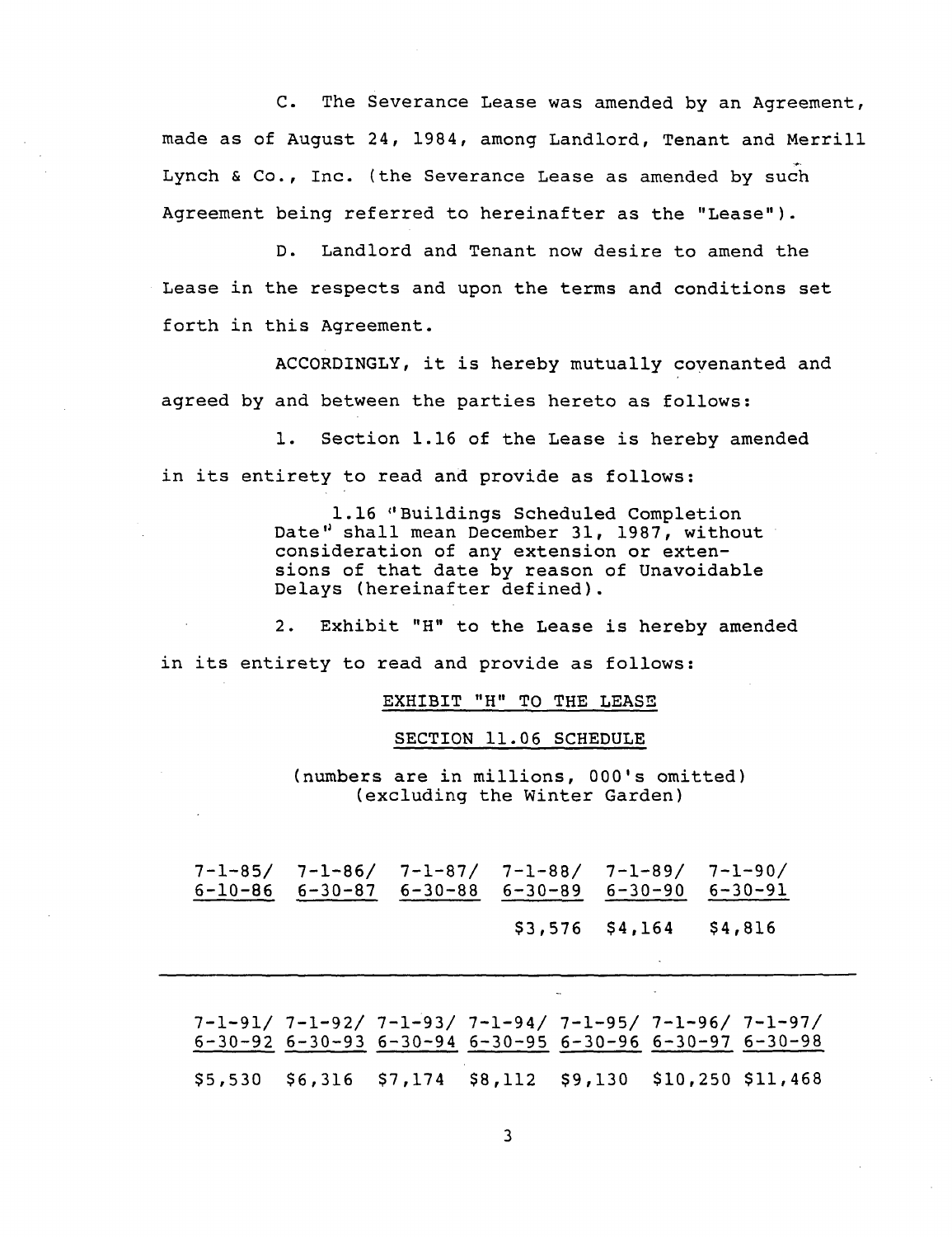3. All capitalized terms used in this Amendment which are not otherwise defined herein shall have the meanings ascribed to them in the Lease.

4. The Lease, as amended by this Amendment (a) is hereby ratified and confirmed, and (b) shall remain in full force and effect in accordance with and subject to the terms, covenants and provisions thereof.

IN WITNESS WHEREOF, Landlord and Tenant have executed this Agreement as of the day and year first above written.

# BATTERY PARK CITY AUTHORITY

Bv **.** By:\_

OLYMPIA & YORK TOWER B COMPANY By: O&Y Battery Park Corp.

Executive Vide-Presid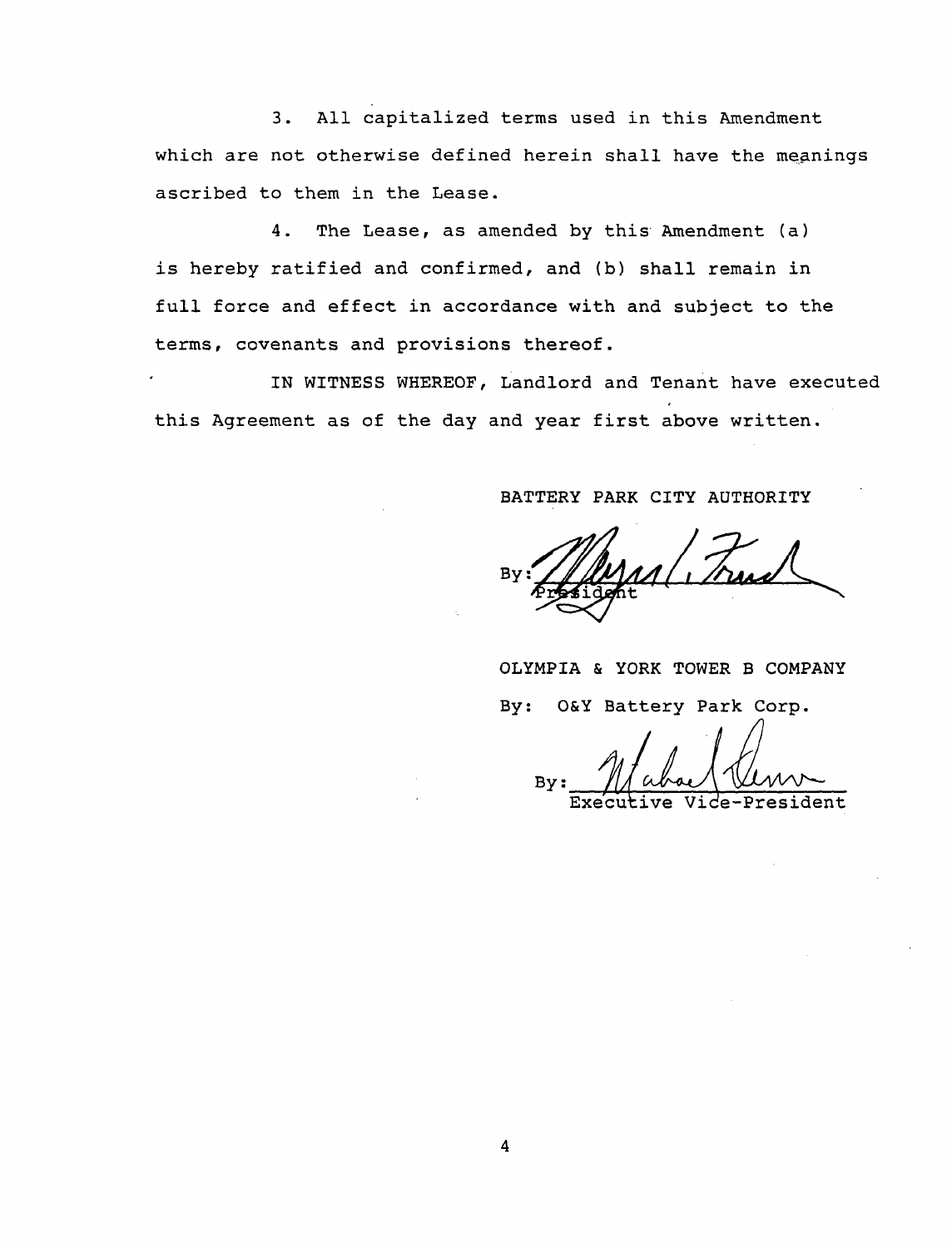S**T**A**T**E OF N**E**W YORK ) : SS.: COUNTY OF NEW YORK

COUNTY OF NEW YORK )<br>On this  $\frac{1}{2}$  day of  $\frac{1}{2}$  and  $\frac{1}{2}$ , before me<br>came MEYER S. FRUCHER to me (Xnown, who, being by me dul sworn, did depose and say that he has an address at 324 W. 101 Street, New York, New York 10025, that he is the President of BATTERY PARK CITY AUTHORITY, the public benefit corporation described in and which executed the foregoing instrument; and that he signed his name thereto by order of the members of said corporation.

 $\mathbb{Z}^7$  :18.0 .  $C_{\rm{max}}$ 

 $Notary$  Publ

STATE OF NEW YORK ) : SS.: COUNTY OF NEW YORK )  $\sim 10^{-11}$ 

On this  $\delta$  day of  $|k \times \epsilon \, m$  Def, 1984, before m personally came MICHAEL DENNIS to me known, who, being b me duly sworn, did depose and say that he has an address at 14 Langley Avenue, Toronto, Ontario, Canada, that he is the Executive Vice President of O&Y BATTERY PARK CORP., the corporation described in the foregoing instrument and which executed same as partner of OLYMPIA & YORK TOWER B COMPANY, a New York partnership; and that he signed his name thereto by order of the board of directors of said corporation.

\_// Notary Public '**-**-**.** <sup>Z</sup>**OE** M. **PSALTIS N**O**TARY** P**UBLIC, Shire of** N**ew York** \_ **C**e**rtificate ,**\_**'**3**0**-**46644**5**9** C\_**l**q**ifica**t**e Filed in Que**e**ns Contificate** Filed in Queens County<br> **Temp Expires** March 30, 1926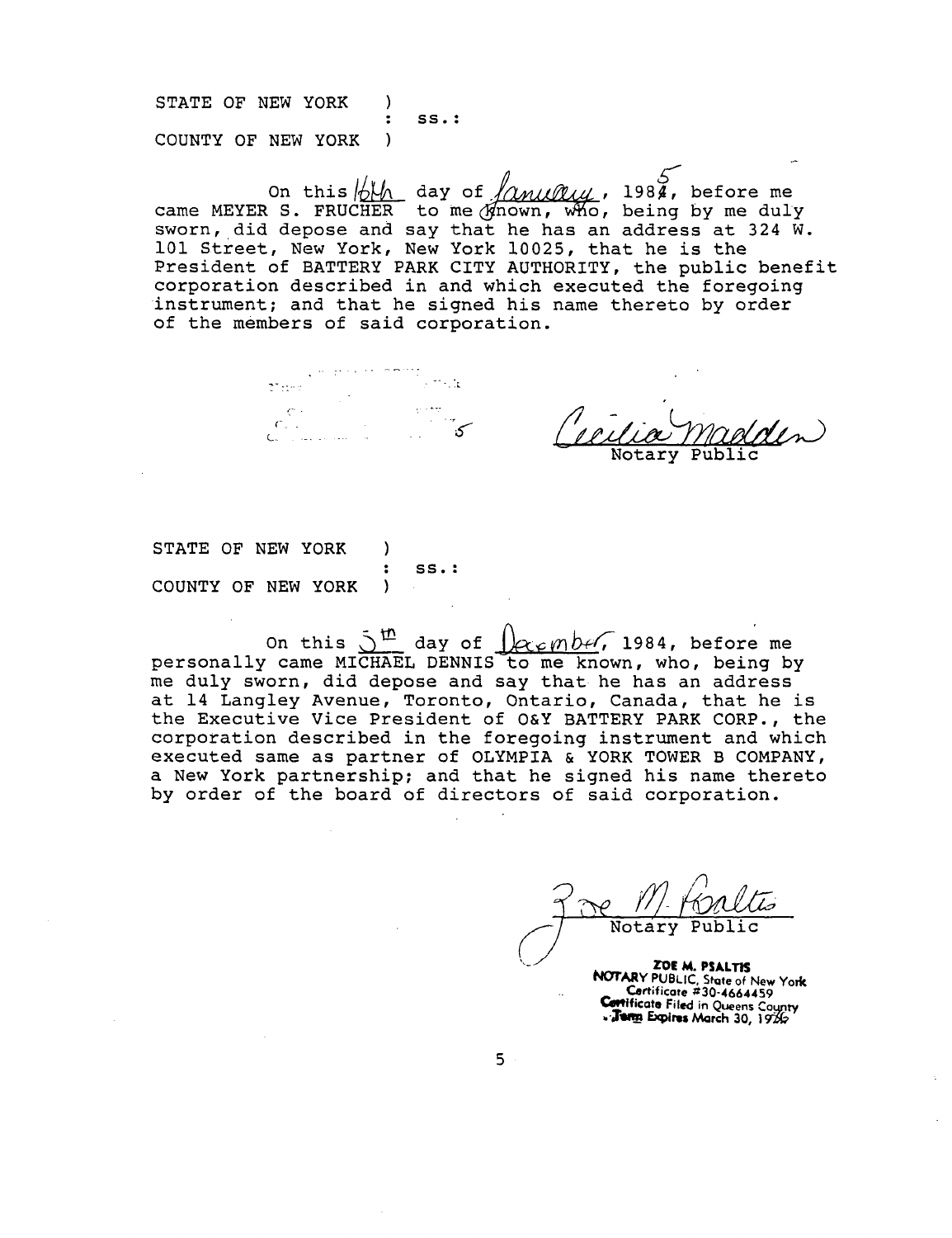#### **EX**B**I**B**IT A**

### **DESCRIPTION OF LAND**

Str**ee**t **li**nes n**o**te**d** in t**he** d**e**scr**i**pt**i**ons **of Pa**r**cel** B, **E**asem**e**nt no. **3 a**n**d E**asem**e**nt no. 9 are in ac**c**or**d**an**ce** w**i**th Map. No. ACC. **30071 ado**pt**ed** by t**he** N**e**w **Yo**rk **C**ity**'**Bo**a**rd of **E**st**ima**te **o**n N**o**ve**mbe**r **13, 1**9**81**. St**ree**t **line**s **no**t**ed in** t**he de**s**c**r**ip**ti**o**n**s of Ea**s**eme**n**t** no. 1**6**, **pa**rt **of** Vesey S**t**r**ee**t **a**nd **pa**rt o**f** N**o**rth **E**nd Avenu**e a**r**e** in **acc**or**da**n**ce** wit**h map** b**ei**ng **p**r**epa**r**ed** b**y** New **Yo**rk **Ci**t**y**, sa**id** map has not been **a**do**p**te**d b**y the Boar**d** o**f E**stimate **a**s yet.

**E**l**e**v**a**t**i**ons r**efe**r t**o da**tum use**d** b**y** t**he Topo**gr**aphical** Bure**a**u, Borough o**f** Manhatt**a**n whi**c**h is **2**.7**5 f**ee**t a**bove **d**atum us**ed** by th**e U**nit**ed** S**t**a**t**e**s** Co**as**t **a**n**d Ge**odeti**c su**rv**e**y, **mea**n **sea le**vel, San**dy** Hook, N**e**w **Je**rs**ey**.

**Bear**ings no**ted here**in **are i**n t**he** s**y**st**e**m **u**s**ed** on t**he Bo**roug**h** Survey, **P**res**i**d**e**nt's o**ffice,** Man**ha**tt**a**n.

**Th**e **foll**o**w**ing **te**r**m**s s**hall ha**v**e** t**he foll**o**win**g **mea**n**i**ngs**.** "**Ea**s**eme**nt **a**nd **Re**st**r**i**c**tive **C**oven**a**nt **A**gr**e**e**m**ent**"** s**hall mea**n t**he Ea**s**e**ment **an**d R**e**st**r**i**c**tiv**e C**ov**e**n**an**t **Agree**m**ent, dated a**s o**f J**un**e 15, 1983, and rec**or**ded** i**n** t**he** O**ffice of** t**he** R**e**gist**e**r o**f the Ci**ty **of New York, Coun**ty **of New Y**or**k,** o**n June 20, 1**9**83, in** R**eel 696, a**t **Pa**g**e 521. "Ea**s**e**ment **Pla**n**"** s**hall** m**ean** t**he** s**u**rv**ey labelled** LB-4**5-B**X**I**, **p**r**epa**r**ed** by **Be**n**jam**in **D**. **Gol**dberg**, L**i**ce**ns**ed La**n**d** Sur**ve**y**o**r**,** St**a**t**e** o**f N**e**w Yo**rk, E**arl** B**. Lo**ve**l**l **-** S**. P.** Bel**ch**e**r, I**nc**., da**t**ed Decembe**r **13, 1**9**82 a**nd **la**st **ame**n**ded** Ju**n**e 1**3,** 19**83, wh**i**ch** s**u**rv**ey ha**s **been** i**n**iti**a**l**l**e**d by La**n**d**lord **an**d **T**en**a**nt**. "Pa**r**c**el **Li**n**e**s E**a**s**eme**n**t Pla**n**"** s**hall mea**n t**h**e s**u**rv**e**y l**ab**elled **LB-**4**5-**B**Z, p**r**epa**re**d** b**y Be**n**jami**n **D. G**old**be**rg**, Lice**nse**d La**n**d** Surv**e**y**o**r**,** St**a**te of Ne**w** Y**o**rk**, Earl** B**. L**o**v**e**l**l **-** S**. P. B**el**ch**er**,** In**c., da**ted **F**e**b**ru**a**r**y 23**, **1983 an**d **la**st **ame**n**ded June 13, 1**9**83, wh**i**ch** su**r**v**e**y **h**a**s** b**ee**n initi**all**ed **b**y **Lan**dlo**r**d **an**d **T**e**na**nt**.**

**Th**e **follow**i**ng** t**w**o **de**s**cr**ipti**on**s **a**r**e ba**s**ed** u**p**on **the** i**nf**orm**a**ti**on** s**h**o**w**n on t**he Ea**sem**e**nt **Pla**n.

## **Parcel B**

**All** t**ha**t **ce**rt**a**in p**l**ot**, piece o**r **pa**r**c**e**l of la**n**d** s**i**tu**a**t**e, l**yi**n**g **and being in** t**he Ci**t**y**, **Co**u**n**t**y a**n**d** St**a**t**e** o**f** Ne**w Yo**rk**, d**es**cr**i**bed a**s **f**o**llow**s:

**BEGI**NN**I**N**G a**t t**he** in**te**rs**ecti**on **of the n**ort**he**r**ly li**ne **of Libe**rt**y** Str**ee**t **w**it**h** t**he w**est**e**r**l**y **l**i**ne** o**f M**arg**inal** Str**ee**t**, Wha**r**f or Place and** T**he U**n**i**t**ed** St**a**tes **Bul**k**head Li**n**e app**r**oved by The** S**ec** $retary of War, July 31, 1941:$ 

A**-**I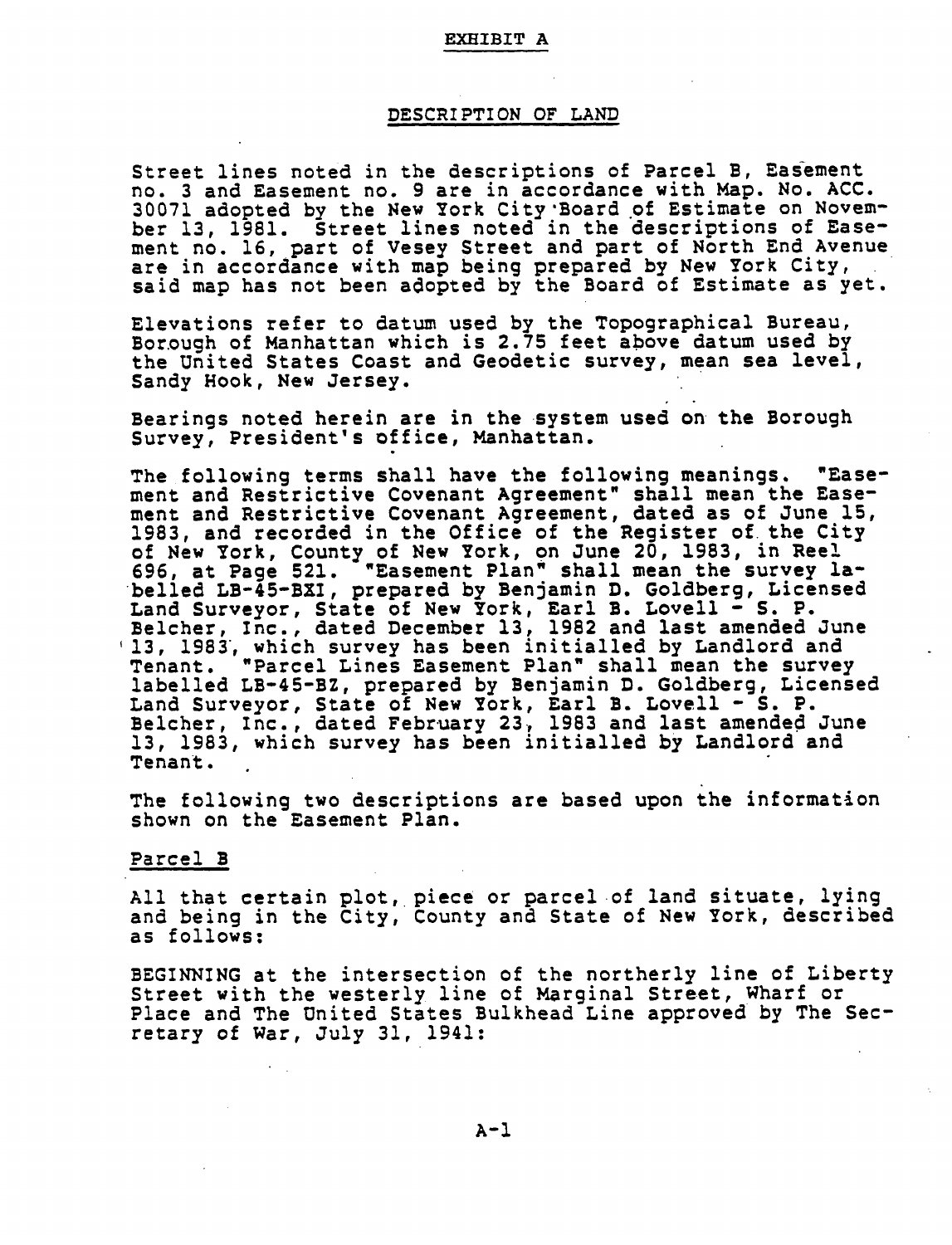| thence north 12°-28'-31" west, 132.47 feet;<br>$\mathbf{2}$ .<br>thence south 73°-04'-45" west, 86.27 feet;<br>3.<br>thence north 16°-55'-15" west, 38.01 feet;<br>4.<br>5. thence south $77^{\circ}-31^{\circ}-29^{\circ}$ west, 86.50 feet;<br>thence north 12°-28'-31" west, 108.28 feet;<br>6.<br>thence due west, 72.58 feet;<br>7.<br>thence due north, 343.47 feet;<br>8.<br>thence north 46°-25'-25" east, 17.88 feet;<br>9.<br>thence due south, 32.33 feet;<br>10.<br>11. thence due east, 20.92 feet;<br>thence due north, 22.00 feet;<br>12.<br>thence due east, 81.16 feet;<br>13.<br>thence due south, 10.00 feet;<br>14.<br>thence due east, 45.00 feet;<br>15.<br>16. thence due south, 10.00 feet;<br>17. thence due east, 21.42 feet to a point of curvature;<br>thence southeasterly, curving to the right, on the<br>18.<br>arc of a circle having a radius of 56.08 feet and a<br>central angle of $77^\circ - \overline{0}8' - 34''$ , 75.51 feet;<br>19. thence north 77°-08°-34" east, 22.36 feet;<br>20. thence north $12^{\circ}$ -28'-31" west, 51.54 feet;<br>21. thence north $77^{\circ}-31^{\prime}-29^{\prime\prime}$ east, 92.15 feet;<br>The following 7 courses run along the aforesaid westerly line<br>of Marginal Street, Wharf or Place and The United States Bulk-<br>head Line approved by The Secretary of War, July 31, 1941: | 1. | Running thence due west, along the northerly line of<br>Liberty Street, 216.96 feet; |
|--------------------------------------------------------------------------------------------------------------------------------------------------------------------------------------------------------------------------------------------------------------------------------------------------------------------------------------------------------------------------------------------------------------------------------------------------------------------------------------------------------------------------------------------------------------------------------------------------------------------------------------------------------------------------------------------------------------------------------------------------------------------------------------------------------------------------------------------------------------------------------------------------------------------------------------------------------------------------------------------------------------------------------------------------------------------------------------------------------------------------------------------------------------------------------------------------------------------------------------------------------------------------------------------------------------------------------------------------------------------------|----|--------------------------------------------------------------------------------------|
|                                                                                                                                                                                                                                                                                                                                                                                                                                                                                                                                                                                                                                                                                                                                                                                                                                                                                                                                                                                                                                                                                                                                                                                                                                                                                                                                                                          |    |                                                                                      |
|                                                                                                                                                                                                                                                                                                                                                                                                                                                                                                                                                                                                                                                                                                                                                                                                                                                                                                                                                                                                                                                                                                                                                                                                                                                                                                                                                                          |    |                                                                                      |
|                                                                                                                                                                                                                                                                                                                                                                                                                                                                                                                                                                                                                                                                                                                                                                                                                                                                                                                                                                                                                                                                                                                                                                                                                                                                                                                                                                          |    |                                                                                      |
|                                                                                                                                                                                                                                                                                                                                                                                                                                                                                                                                                                                                                                                                                                                                                                                                                                                                                                                                                                                                                                                                                                                                                                                                                                                                                                                                                                          |    |                                                                                      |
|                                                                                                                                                                                                                                                                                                                                                                                                                                                                                                                                                                                                                                                                                                                                                                                                                                                                                                                                                                                                                                                                                                                                                                                                                                                                                                                                                                          |    |                                                                                      |
|                                                                                                                                                                                                                                                                                                                                                                                                                                                                                                                                                                                                                                                                                                                                                                                                                                                                                                                                                                                                                                                                                                                                                                                                                                                                                                                                                                          |    |                                                                                      |
|                                                                                                                                                                                                                                                                                                                                                                                                                                                                                                                                                                                                                                                                                                                                                                                                                                                                                                                                                                                                                                                                                                                                                                                                                                                                                                                                                                          |    |                                                                                      |
|                                                                                                                                                                                                                                                                                                                                                                                                                                                                                                                                                                                                                                                                                                                                                                                                                                                                                                                                                                                                                                                                                                                                                                                                                                                                                                                                                                          |    |                                                                                      |
|                                                                                                                                                                                                                                                                                                                                                                                                                                                                                                                                                                                                                                                                                                                                                                                                                                                                                                                                                                                                                                                                                                                                                                                                                                                                                                                                                                          |    |                                                                                      |
|                                                                                                                                                                                                                                                                                                                                                                                                                                                                                                                                                                                                                                                                                                                                                                                                                                                                                                                                                                                                                                                                                                                                                                                                                                                                                                                                                                          |    |                                                                                      |
|                                                                                                                                                                                                                                                                                                                                                                                                                                                                                                                                                                                                                                                                                                                                                                                                                                                                                                                                                                                                                                                                                                                                                                                                                                                                                                                                                                          |    |                                                                                      |
|                                                                                                                                                                                                                                                                                                                                                                                                                                                                                                                                                                                                                                                                                                                                                                                                                                                                                                                                                                                                                                                                                                                                                                                                                                                                                                                                                                          |    |                                                                                      |
|                                                                                                                                                                                                                                                                                                                                                                                                                                                                                                                                                                                                                                                                                                                                                                                                                                                                                                                                                                                                                                                                                                                                                                                                                                                                                                                                                                          |    |                                                                                      |
|                                                                                                                                                                                                                                                                                                                                                                                                                                                                                                                                                                                                                                                                                                                                                                                                                                                                                                                                                                                                                                                                                                                                                                                                                                                                                                                                                                          |    |                                                                                      |
|                                                                                                                                                                                                                                                                                                                                                                                                                                                                                                                                                                                                                                                                                                                                                                                                                                                                                                                                                                                                                                                                                                                                                                                                                                                                                                                                                                          |    |                                                                                      |
|                                                                                                                                                                                                                                                                                                                                                                                                                                                                                                                                                                                                                                                                                                                                                                                                                                                                                                                                                                                                                                                                                                                                                                                                                                                                                                                                                                          |    |                                                                                      |
|                                                                                                                                                                                                                                                                                                                                                                                                                                                                                                                                                                                                                                                                                                                                                                                                                                                                                                                                                                                                                                                                                                                                                                                                                                                                                                                                                                          |    |                                                                                      |
|                                                                                                                                                                                                                                                                                                                                                                                                                                                                                                                                                                                                                                                                                                                                                                                                                                                                                                                                                                                                                                                                                                                                                                                                                                                                                                                                                                          |    |                                                                                      |
|                                                                                                                                                                                                                                                                                                                                                                                                                                                                                                                                                                                                                                                                                                                                                                                                                                                                                                                                                                                                                                                                                                                                                                                                                                                                                                                                                                          |    |                                                                                      |
|                                                                                                                                                                                                                                                                                                                                                                                                                                                                                                                                                                                                                                                                                                                                                                                                                                                                                                                                                                                                                                                                                                                                                                                                                                                                                                                                                                          |    |                                                                                      |
|                                                                                                                                                                                                                                                                                                                                                                                                                                                                                                                                                                                                                                                                                                                                                                                                                                                                                                                                                                                                                                                                                                                                                                                                                                                                                                                                                                          |    |                                                                                      |

**22**. then**c**e south 18°-59'-**3**4**"** east, 17.94 **f**eet;

**2**3. thence south 19°-1**2**'-**2**0**"** east, **63**.**63** feet;

A**-**2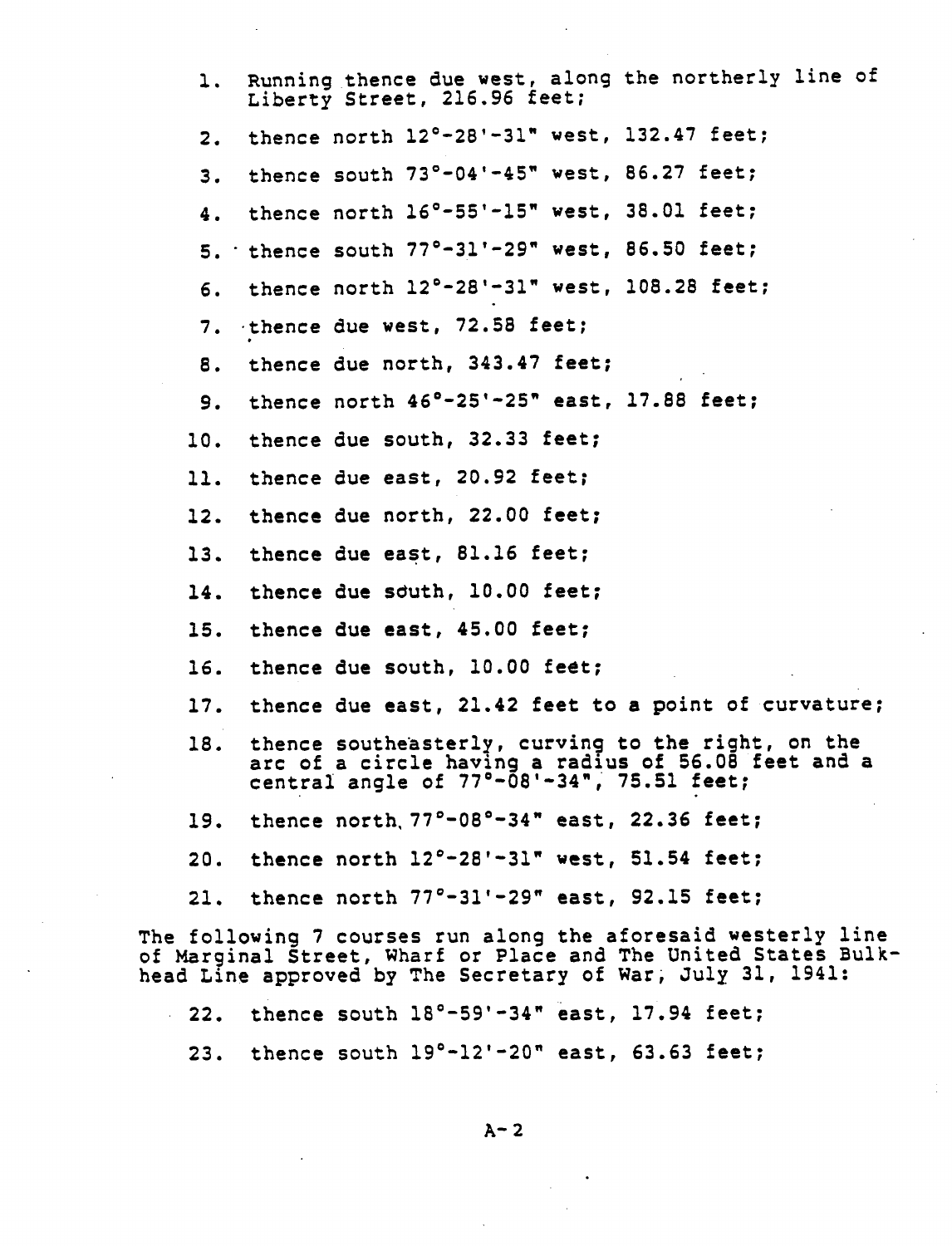**2**4. t**he**n**ce** s**o**u**th 18**°**-36**'**-20" e**ast, 7**5**.**1**7 **fee**t;

- **25. the**n**ce so**ut**h 1**6°**-**4**2**'**-**4**3" ea**st**, 86.89 fee**t;
- **26. the**n**ce so**ut**h 1**6°**-**4**9'-40" ea**st**, 196.8**4 **fee**t;
- **27.** t**he**n**ce so**ut**h** 1**6**°**-52'-39" ea**st**,** 9**3.66 fee**t**;**
- **28.** t**he**n**ce** s**o**ut**h 16**°**-57**'**-30" ea**s**t, 78.**5**5 feet** to t**he poi**nt **o**r **place** o**f BEGINNING.**

**T**og**e**t**he**r **w**it**h** t**he followi**n**g excl**usi**ve ea**s**e**m**en**t**, on** t**he** t**e**r**ms a**n**d** su**bjec**t t**o** t**he c**on**d**iti**o**ns s**e**t **fo**r**th wi**t**h** resp**ec**t ther**e**to in t**h**e **E**a@**e**m**e**nt **a**nd R**e**stri**c**tive Co**ve**n**a**nt **A**g**reeme**nt.

## **EASEMENT NO. 3 LI**B**ERTY** S**T**R**EET BRIDGE**

A**ll** t**ha**t **p**orti**o**n o**f** t**he pa**r**cel below** des**c**ri**bed ly**in**g** betwe**e**n **a lowe**r **ho**ri**zo**nt**al pla**ne **d**r**aw**n **a**t **eleva**tion **26.6 fee**t **a**nd **a**n **uppe**r **ho**ri**zo**nt**a**l **pla**ne **d**r**aw**n **a**t e**l**e**va**tion **61.6 f**eet boun**ded a**nd **de**s**c**r**ibed as foll**o**w**s:

**BEGINNING** at **a p**o**i**nt in t**he** nor**the**r**l**y **li**n**e** o**f L**ib**e**rt**y S**t**re**et, di**s**t**an**t **87**.**11 feet wes**t**e**r**l**y **f**rom t**he** i**n**ters**ec**tio**n of** t**he n**ort**he**r**ly li**n**e of L**i**ber**t**y** St**ree**t **w**it**h** t**he we**st**e**r**ly line** o**f Mar**gin**al** S**tr**e**e**t, W**ha**r**f** or **Place a**nd **The U**nit**e**d St**ate**s **B**u**l**k**head L**in**e a**ppr**o**v**ed b**y **Th**e S**ec**ret**a**ry o**f Wa**r, **J**u**ly 31**, **1**94**1:**

- I**. Ru**n**n**in**g** t**he**n**ce** sout**h 3**°**-59'-16"** e**a**st**, 100.2**4 **fe**et;
- **2**. **th**en**ce** du**e w**es**t**, **al**ong t**he** sout**he**r**l**y **l**in**e** o**f L**ibe**r**ty St**ree**t**, 40**.**10 fee**t;
- **3.** t**h**e**nce** n**o**rt**h 3**"**-5**9**'-16"** w**e**st**, 100.2**4 **f**eet;

 $\mathbf{I}$ 

**4**. t**he**n**ce d**u**eea**st**,** a**l**on**g** t**he** n**o**rt**he**r**ly l**in**e** o**f L**i**be**rt**y** Str**ee**t**,** 4**0**.**i0 fee**t to t**he p**o**i**nt or **place of BEGIN**-**NI**N**G.**

**The f**o**llow**in**g descr**iptio**n** is **ba**s**ed** u**pon** t**he inf**or**ma**ti**on sh**o**wn** on t**h**e **Pa**r**c**e**l Li**n**e**s **Ea**s**eme**nt **Pla**n.

T**o**g**e**t**he**r **w**it**h** t**he follow**in**g excl**us**ive ea**s**eme**nt**,** o**n** t**he t**er**m**s **and** s**ub**j**ec**t \_**o** t**he c**on**d**iti**o**n**s** s**e**t **f**ort**h wi**t**h** r**e**s**p**e**c**t **the**r**e**to i**n** S**ec**tion 4**1**.**07 of** t**h**e **G**r**ound Lea**s**e**.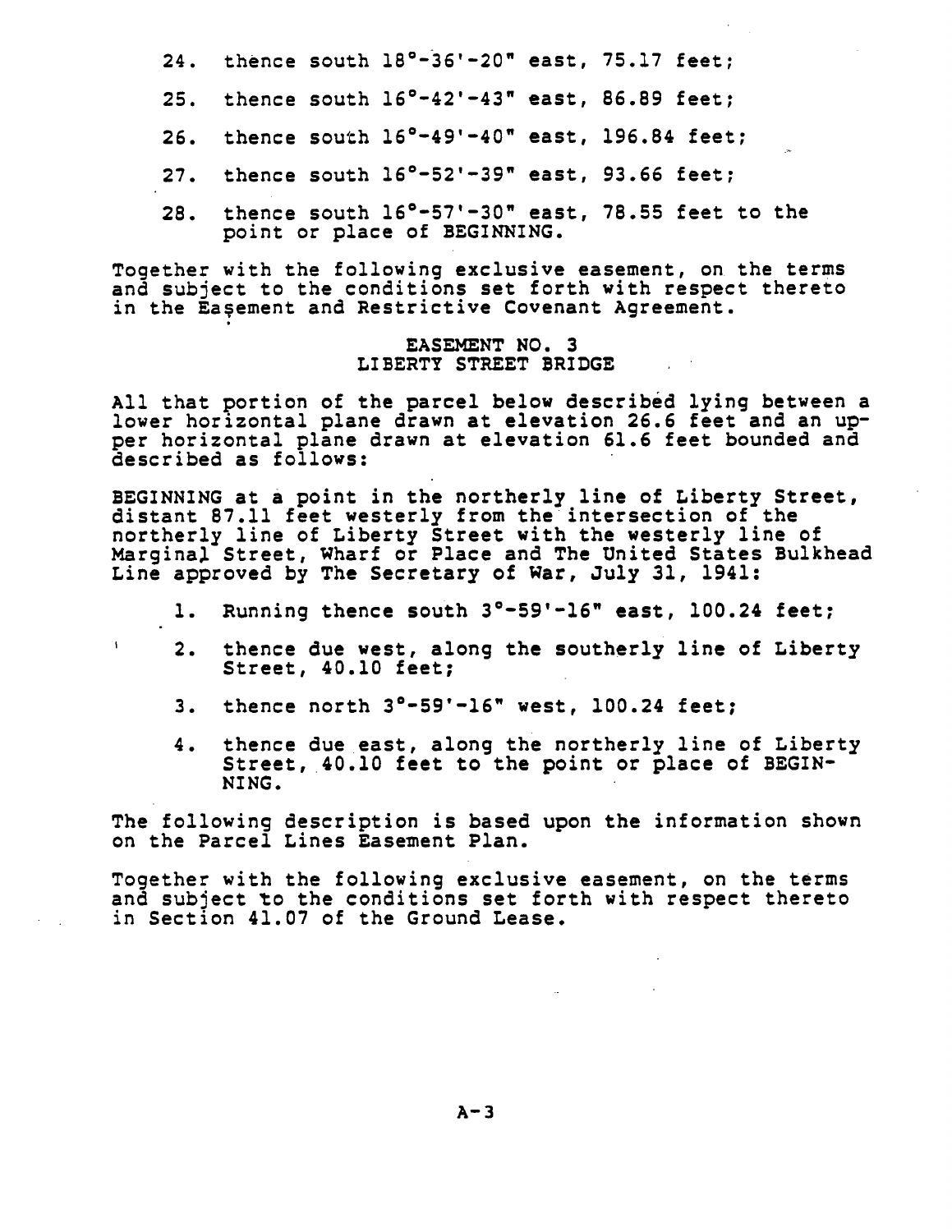#### EASEM**E**NT NO. 16

# WINTER GARDEN M**E**CHANICAL PENTHOUSE AR**E**A - BUILDING "C"

Al**l** t**ha**t **po**rt**io**n o**f** t**he** par**cel** b**e**l**o**w **d**es**c**r**ib**e**d l**y**i**ng **be**t**we**en **a** lower horizontal **p**lane **d**r**a**wn a**t e**l**e**vation **66**.7**5 f**e**e**t and an upper hor**i**zontal plane **d**rawn at **e**lev**a**tion 8**3**.7**5** fe**e**t bQund**e**d an**d de**s**c**r**i**b**ed** as **f**ollows:

B**E**G**I**NNIN**G** at a po**i**nt 1**33**.09 **f**eet, **a**s m**ea**sur**ed** a**l**ong th**e** south**e**rly l**i**ne o**f** Vesey S**t**r**e**et, w**e**s**t** o**f** the int**e**rse**c**tion o**f** th**e** w**e**st**e**rly l**i**n**e** o**f** Marg**i**nal Str**e**et, Whar**f** or **P**la**ce** and The **U**n**ited** States Bulkhea**d L**in**e** a**p**proved by Th**e** S**ec**r**e**tary o**f** Wa**r**, July **3**1, 1941, with th**e** south**e**rly l**i**n**e** o**f** Vese**y** Str**e**et and **2**7**6**.45 **f**ee**t**, as \_**ea**sur**e**d along a l**i**n**e** bearing due south, south o**f** the southerl**y**'lin**e** o**f** Ves**ey** Stre**e**t;

- **i**. **R**unn**i**n**g t**h**e**nc**e** du**e** west, 80.**5**8 **feet**;
- **2**. th**e**n**c**e due north, 9.9**2 fe**et;
- **3**. **the**n**ce** du**e ea**st, **85**.**50 fee**t;
- 4. t**he**n**ce d**u**e so**ut**h**, **i0**.0**0 fee**t;
- **5**. **th**en**ce** du**e ea**s**t**, 4**5**.**00 feet**;
- **6**. **the**n**ce** du**e** sout**h**, **i0**.**00 fee**t;
- **7. the**n**ce** du**e ea**st**,** 4**5.00** f**ee**t;
- **8. thence** du**e** s**o**ut**h, 13.20 feet**;
- 9. **the**n**ce** so**u**t**hea**st**e**r**ly, cu**r**ving** t**o** t**he righ**t on t**he arc of a c**ir**cle who**s**e** r**adial line bea**r**s s**o**u**t**h 28**°**-2**1**'-34" we**st**, hav**in**g a** r**adi**us **of 60.00 feet a**n**d a ce**ntr**a**l **a**n**gle** o**f 48**°**-**4**7**'-**00 "**, **51**.**09 fee**t;
- **i0. the**n**ce** s**ou**t**h 77**°**-08**'**-3**4**" we**s**t, 3.**9**2 fee**t;
- ii. t**h**en**ce** nort**h**westerly, **c**urvi**ng** to t**he lef**t, **o**n **t**h**e a**r**c of a c**ir**cle** who**se** ra**dial l**in**e** b**ea**r**s** south **77**°**-08**'-**3**4**"** w**e**s**t**, **ha**ving **a** r**a**dius **of 56**.**08 fee**t **a**nd **a ce**n**t**r**al a**ng**le of 77**°**-08'-3**4 **", 75.51 fee**t to **a poi**nt **of** tang**e**ncy;
- **12**. **the**n**ce** du**e we**s**t, 21**.**42 fee**t;
- **13**. **the**n**ce d**ue **n**orth, **I0**.**00 feet**;
- **1**4. **thence d**u**e we**st**,** 4**5**.**00 fee**t**;**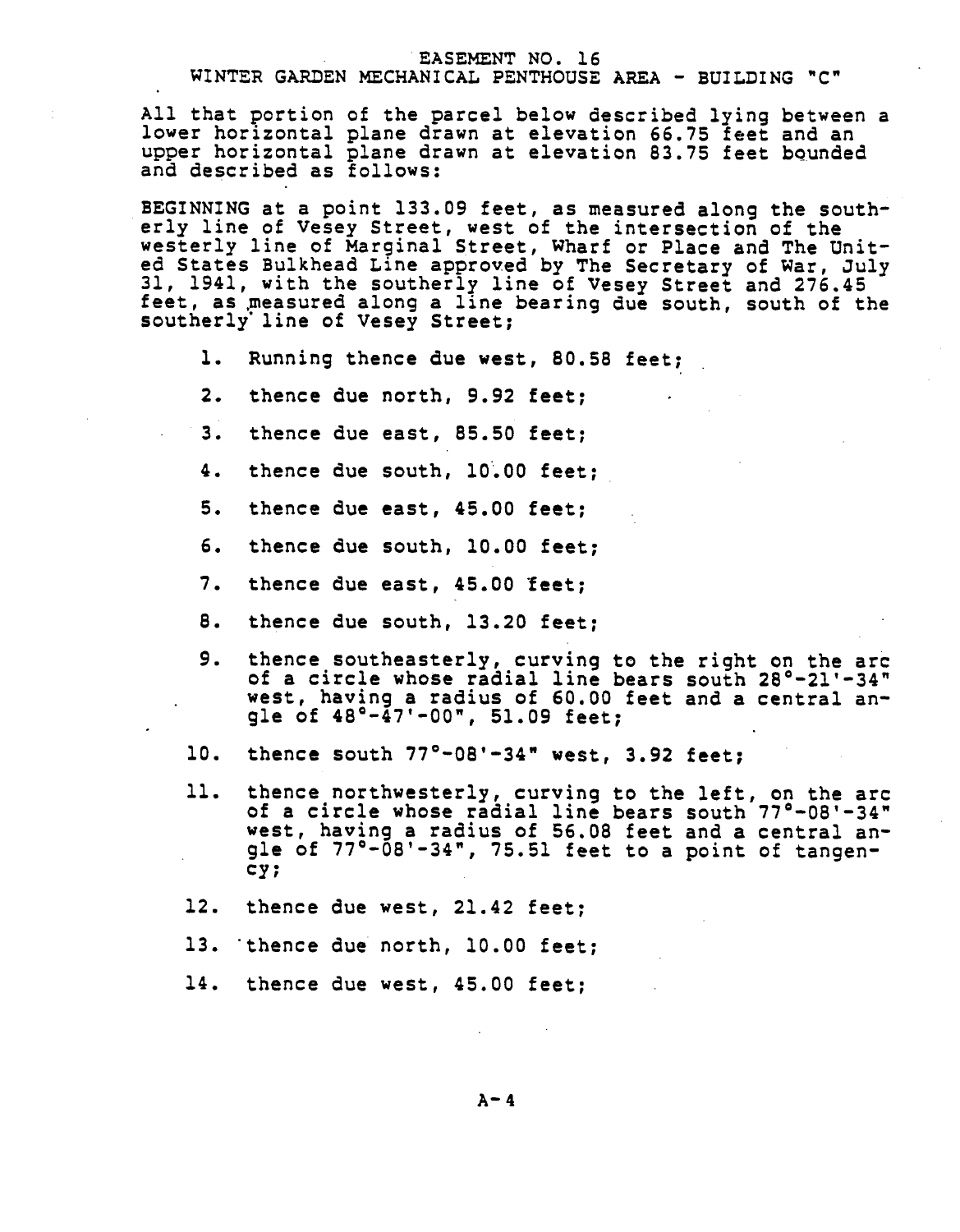**1**5. t**h**e**nc**e **d**ue **no**rt**h**, i**0**.**00 f**eet t**o** t**h**e p**oin**t **o**r **plac**e **of** B**E**GINNING.

The **f**ollow**i**ng seven **d**escriptions **a**re base**d** upon **t**he information s**h**own on t**h**e **E**asem**e**nt **Pla**n.

**To**get**he**r wi**th** t**he fo**l**l**o**w**in**g** n**o**n**exclu**si**ve ea**s**eme**nt**s,** on t**h**e t**e**r**ms an**d s**ubjec**t to t**he condi**ti**on**s s**e**t **fo**rt**h w**it**h re**s**pec**t t**h**er**e**to in Se**c**ti**o**n 4**1.07 of** t**he G**roun**d Lea**s**e:**

## **EA**S**EME**N**T NO. 9 VE**HI**CUL**A**R** A**CCE**SS

**All** t**h**atp**o**rti**o**n o**f** t**he pa**r**cel bel**o**w de**s**c**ri**bed ly**in**g be**t**we**en **a lowe**r **ho**ri**zo**nt**al plane d**r**aw**n **a**t e**l**e**va**tion **-50.0 fee**t **a**nd **a**n upp**e**r **ho**ri**z**ont**a**l **p**l**a**n**e d**r**aw**n **a**t e**l**e**v**at**i**on **2**9**.5 f**eet b**ounded a**n**d d**es**c**r**i**b**ed a**s **fo**llo**w**s**:**

**BEGI**N**NI**N**G a**t **a poi**nt in **the no**rt**he**r**ly line** o**f L**i**ber**t**y** Str**ee**t**,** d**i**st**a**nt **216**.**96 fee**t **we**st**e**r**l**y **f**r**om** t**h**e i**n**t**e**rs**ecti**o**n** o**f** t**he** n**o**rt**he**r**ly l**i**ne of L**i**be**rt**y** Str**eet w**it**h** t**he we**st**e**r**l**y **line of** Mar**gi**n**al** Street\_ W**ha**r**f o**r **Place a**n**d The U**nited St**a**tes **B**u**l**k**head Li**n**e a**p**p**rov**ed** by **The** S**ec**r**e**tar**y of** W**ar**, Ju**l**y **31**, **1**94**1**;

- **i**. **Runni**n**g thence** du**e we**s**t, alo**n**g** t**he** nort**herly l**in**e of Liber**ty St**ree**t**,** 9**2**.**18 fee**t;
- **2.** t**h**e**nc**e **n**o**rth** 1**2°-28'-31"** west**, 105.56 feet**;
- **3.** t**he**n**ce** nor**th 73°-0**4**'-**4**5" ea**st**, 90.27 fee**t;

L

4**. the**n**ce** s**o**u**th 12°-28'-31" ea**s**t, 132.47 fee**t to t**h**e **po**i**n**t o**r place** o**f BEGINNING.**

## **• EA**S**EMENT** N**O. ii TURNING CIRCL**E A**REA**

**A**l**l th**at **po**rtion o**f** t**hepa**r**cel** b**el**ow **de**s**c**ri**bed l**yin**g betwee**n **a** low**e**r horizontal **p**lan**e d**r**a**wn at **e**l**e**vation -50.0 **feet** and an upp**e**r **ho**rizont**a**l p**la**n**e d**ra**w**n **a**t **elev**ation **2**9.**5 fee**t boun**ded and desc**ri**bed as f**o**llow**s:

B**EGI**NNIN**G a**t **a c**o**o**rdi**na**te n**o**rt**h** 4**370.**9**33,** west **i0580.253;**

- **i**. Ru**nn**i**ng** t**hence n**ort**h 12**°-**28**'-**31" we**st**, 55**.**48 f**e**e**t;
- **2**. **the**n**ce** s**o**ut**hea**s**te**rl**y, c**urv**i**ng to t**he** r**ig**ht **o**n t**he a**r**c** o**f a ci**r**cle** w**ho**s**e** r**adial li**n**e bea**rs s**o**u**th 51°-**4**3**'**-5**4**" we**st**, hav**in**g a** r**adi**u**s of 63**.**75 fe**et **and** a **ce**ntr**al a**n**gle of 51**°**-35**'**-ii ", 57**.4**0 fee**t to t**he poin**t **o**r **place** o**f** B**EGI**NN**I**N**G**.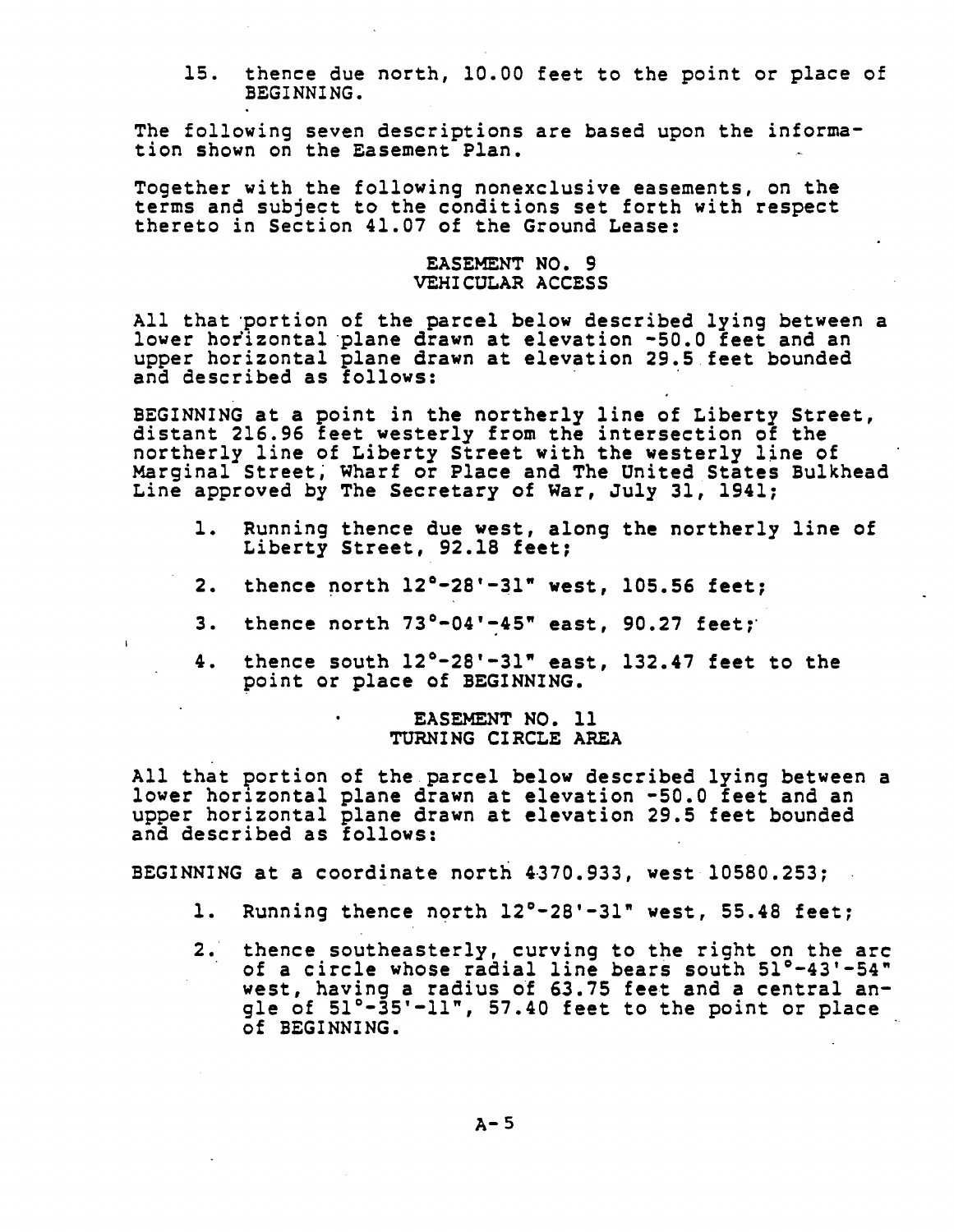### **PA**R**T** O**F VE**S**EY** ST**REET**

B**EGI**NN**ING at** t**he** iht**e**r**sec**ti**on of** t**he** so**u**t**he**r**ly li**n**e of Ve**s**ey** Str**ee**t **a**n**d** th**e** w**e**ster**l**y lin**e** o**f** Marg**i**n**a**l Str**ee**t, **Wh**ar**f** or **P**la**c**e **a**n**d** The Unit**ed** States Bulkhea**d** L**i**n**e** approve**d** b**y** The Se**c**r**e**tary o**f** W**a**r, Ju**l**y **31**, **19**4**1**:

- **i**. **R**unning t**he**n**ce** n**o**rth **88°-0**7'**-i0" we**st, **al**ong t**he** s**o**ut**he**r**l**y **li**n**e** o**f** V**e**s**e**y **S**tr**ee**t, **6**9**3**.**61 fee**t;
- **2**. th**e**nc**e** north l°-5**2**'-50**" e**ast, **1**00.00 f**ee**t, to th**e** northerly **l**in**e of V**e**se**y Str**ee**t;
- **3**. \_h**e**n**c**e south 88°-07'-10**"** east, a**l**on**g** th**e** northerly **li**n**e** o**f** Vesey Stre**e**t, **65**5.**6**8 **feet**, to th**e** westerly line o**f** Marginal Str**eet**, Wharf or **P**la**ce a**nd Th**e U**n**i**t**ed** S**t**at**e**s **B**ulkh**e**a**d L**in**e** approv**ed** by The S**ec**r**e**tary o**f** war, **J**ul**y 31**, **1**941;
- 4. **t**h**e**n**c**e south 18°-5**6**'-00**" e**ast, alon**g** the w**e**st**e**rly l**i**n**e** o**f** Mar**g**inal Street, Whar**f o**r **P**la**c**e and The Un**i**t- **.**. ed St**a**t**e**s Bu**l**k**head L**in**e a**ppr**o**v**ed b**y **T**h**e** S**ec**r**e**tary o**f W**ar, **J**uly **3**1, 1941, 94.**2**4 **fee**t to an angl**e p**o**i**nt t**h**e**r**ein;
- **5**. th**e**n**c**e **s**outh 18°-**3**4'-07**" e**as**t**, sti**l**l alon**g** th**e** west**e**r**ly l**in**e of** Ma**rg**in**al** Str**e**et, **Wha**r**f** o**r Place a**nd **Th**e **U**nite**d** St**a**tes Bu**l**k**he**a**d L**in**e app**rove**d by Th**e Se**cr**et**a**ry of War, **J**u**l**y **3**1, 1941, 1**2**.71 fe**e**t to the **p**oint **o**r pla**c**e o**f** B**E**G**I**NN**I**N**G**.

### **P**A**RT OF** NO**RTH END AVENUE**

**BEGI**NN**I**N**G a**t t**he** i**n**t**e**rs**ecti**on **of** t**he** s**o**ut**herly l**i**ne of Ve**s**ey** Str**ee**t **a**n**d the ea**s**te**r**ly l**i**ne** o**f** N**or**t**h End Aven**ue:

 $\mathbf{I}$ 

- **i. R**unn**i**n**g** t**he**n**ce** s**o**ut**h i**°**-52'-**5**0"** we**s**t**, alo**n**g** t**he ea**st**e**r**ly line** o**f No**rt**h End A**v**enue, 355**.**00 fee**t**, to** t**he so**ut**herly** l**i**n**e of** N**o**rt**h End Aven**u**e**;
- **2**. t**he**n**ce north 88**°-**07**'**-I0" wes**t**, al**on**g** t**he so**ut**he**r**ly li**n**e of** N**o**rt**h E**n**d Ave**nu**e, i00.00 fe**et**,** to t**h**e **w**esterly **l**i**n**e **of** North **E**nd Avenu**e**;
- **3**. then**c**e north i°-52'-50" east, a**l**ong the westerly l**i**ne o**f** North **E**nd Avenue, **3**55.00 **f**eet, t**o** the northerly **l**in**e of** North **E**n**d** Av**e**nu**e** w**h**i**ch** is **co**in**c**id**e**n**t** w**i**t**h a po**rti**o**n **of** th**e** sout**he**r**l**y **li**n**e of** Vesey Street;
- 4. th**e**n**ce** south 88°-07'-I0**" e**ast, alon**g** th**e** northerly l**i**n**e** o**f** North **E**nd Avenue whi**c**h is **c**oin**c**i**d**ent w**i**th a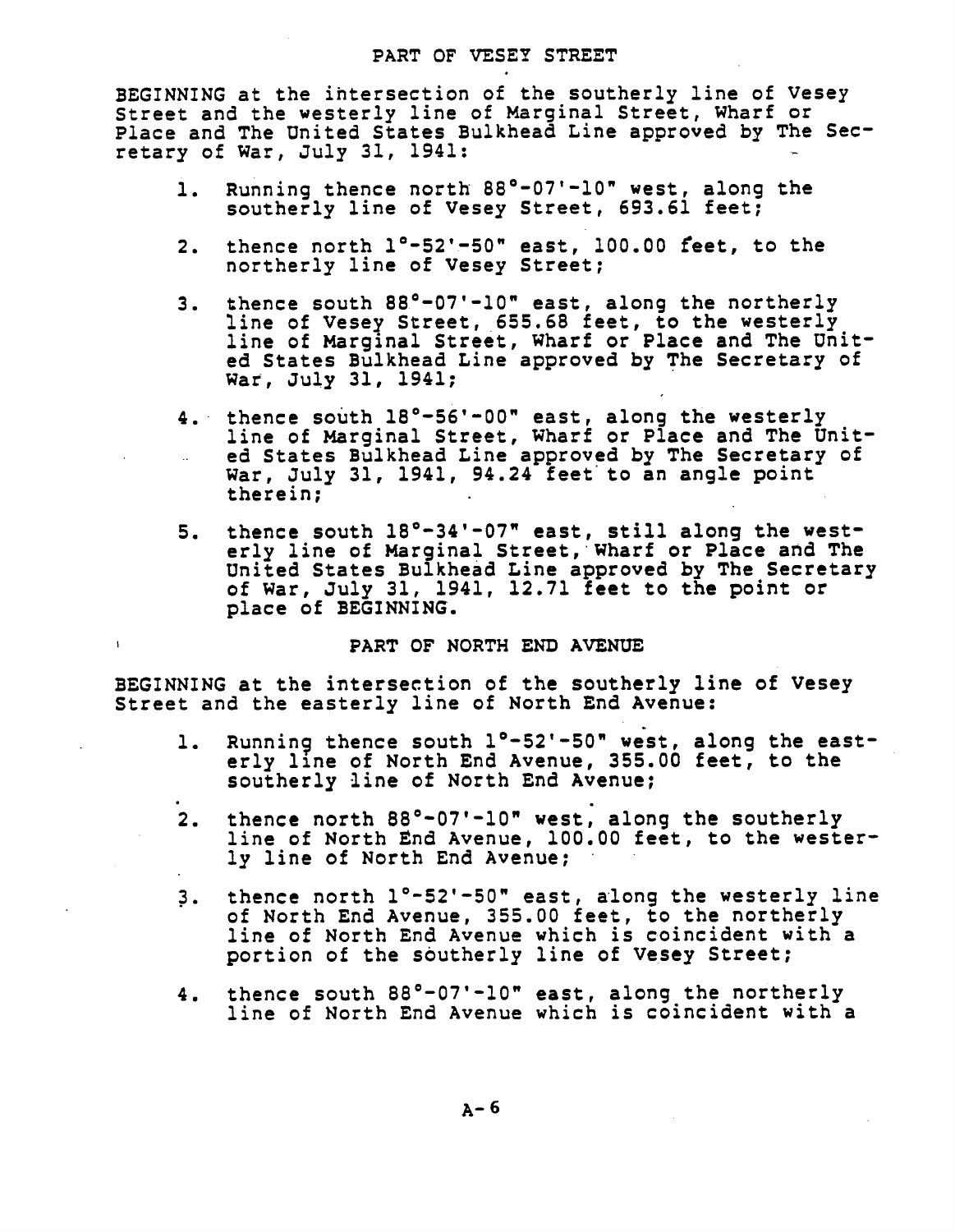portion of the southerly line of Vesey Street, 100.00 feet, to the point or place of BEGINNING.

#### **PLAZA**

Line of Liberty Street is in accordance with Map No. ACC. 30071 adopted by the New York City Board of Estimate, November 13, 1981.

Line of North End Avenue is in accordance with map being prepared by New York City, said map has not been adopted by the Board of Estimate as yet.

BEGINNING at a point in the northerly line of Liberty Street distant 216.96 feet westerly from the intersection of the northerly line of Liberty Street with the westerly line of Marginal Street, Wharf or Place and The United States Bulkhead Line approved by The Secretary of War, July 31, 1941:

- 1. Running thence due west, along the northerly line of Liberty Street, 412.64 feet;
- thence north  $73^{\circ}-04'-45''$  east,  $78.82$  feet;  $2.$
- thence north  $18^{\circ} 36' 20''$  west, 463.95 feet; 3.
- thence south 71°-07'-33" west, 194.68 feet to a point  $4.$ of curvature:
- thence westerly, on a curve to the right having a ra-5. dius of 1880.08 feet, a central angle of 3°-01'-26" and a distance of 99.23 feet;
- 6. thence north  $1^{\circ}-52^{\circ}-50^{\circ}$  east, 143.14 feet:
- $7.$ thence south 88°-07'-10" east, along the southerly line of North End Avenue, 100.00 feet;
- thence north 1°-52'-50" east, along the easterly line 8. of North End Avenue, 61.29 feet;
- 9. thence due east, 354.87 feet;
- 10. thence due south, 343.47 feet;
- thence due east, 72.58 feet; 11.
- 12. thence south  $12^{\circ} - 28' - 31''$  east, 108.28 feet;
- 13. thence north  $77^{\circ} 31' 29''$  east, 86.50 feet;
- 14. thence south  $16^{\circ}$ -55'-15" east, 38.01 feet;

 $A - 7$